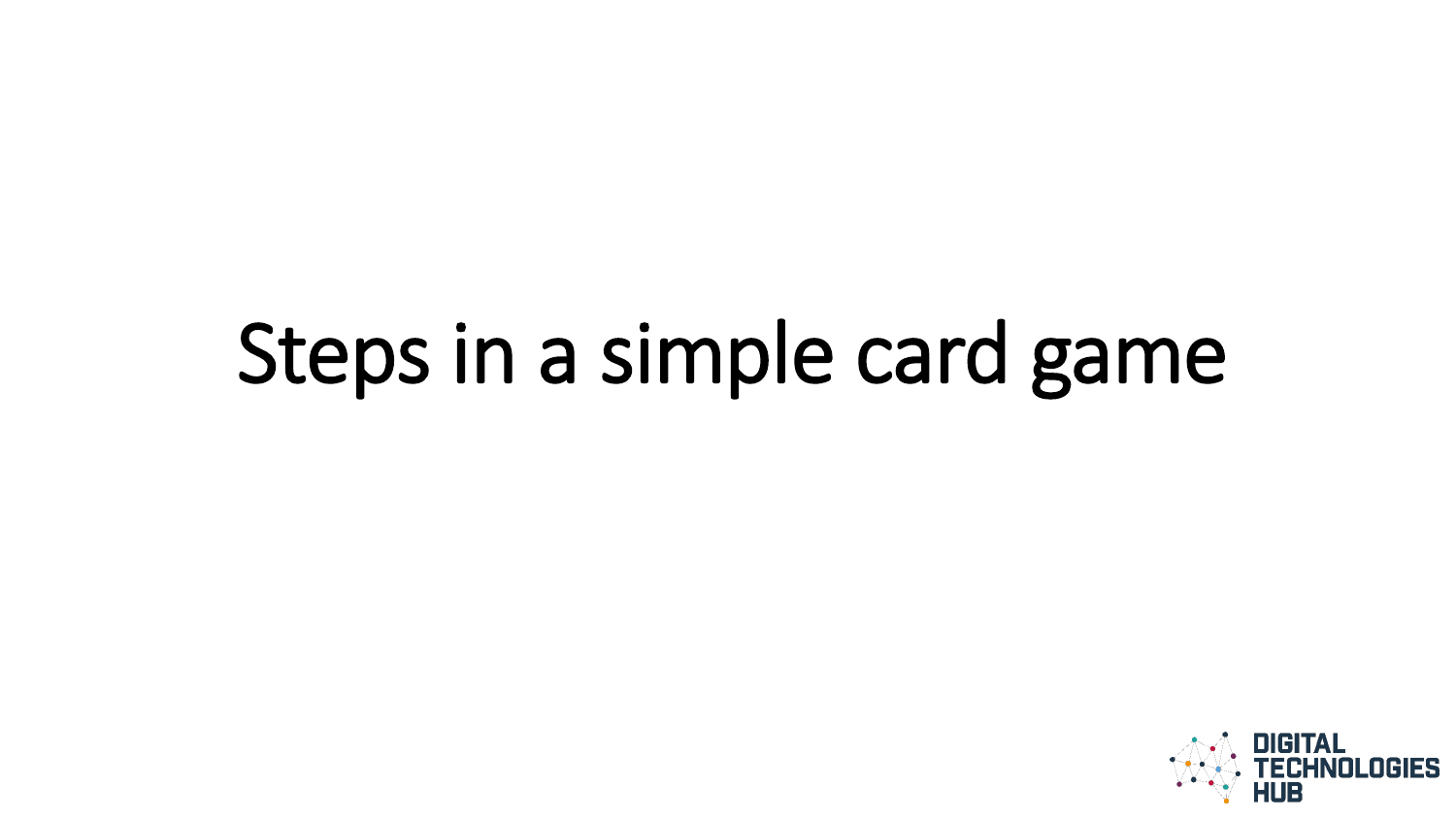Choose a simple card game and create a flowchart that describes the steps and decisions you make that enable you to successfully play the game.





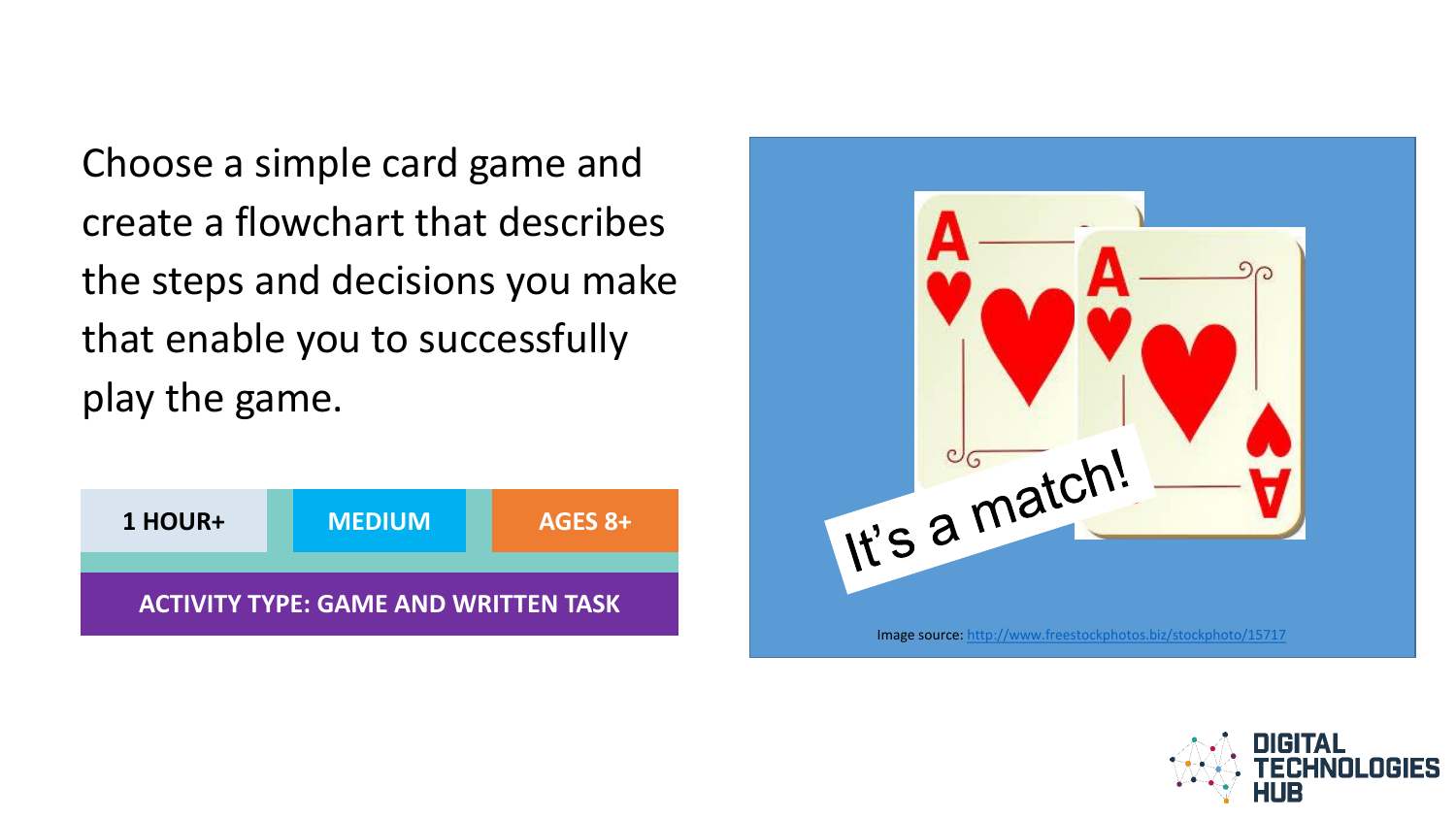#### You will need …

- Deck of cards
- Paper
- Pencils

**Optional:** Computer with Microsoft Word or internet access



Image source: <https://pxhere.com/en/photo/810270>

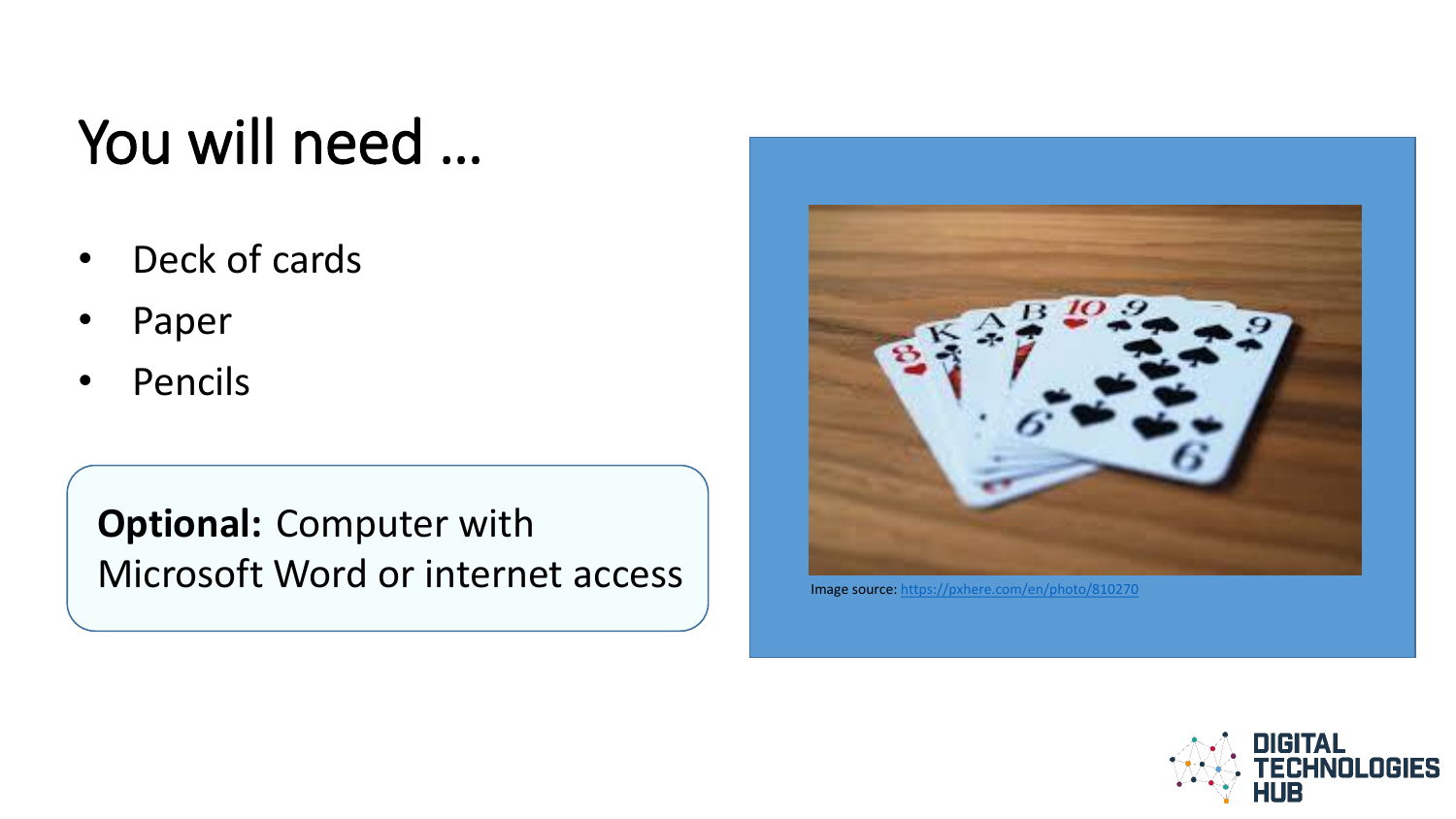### About the activity

Your child will describe the sequence of steps and decisions needed to successfully play a simple card game such as Snap.

Your child will use a flowchart to show the order of events in a game and the decisions that a player must make.



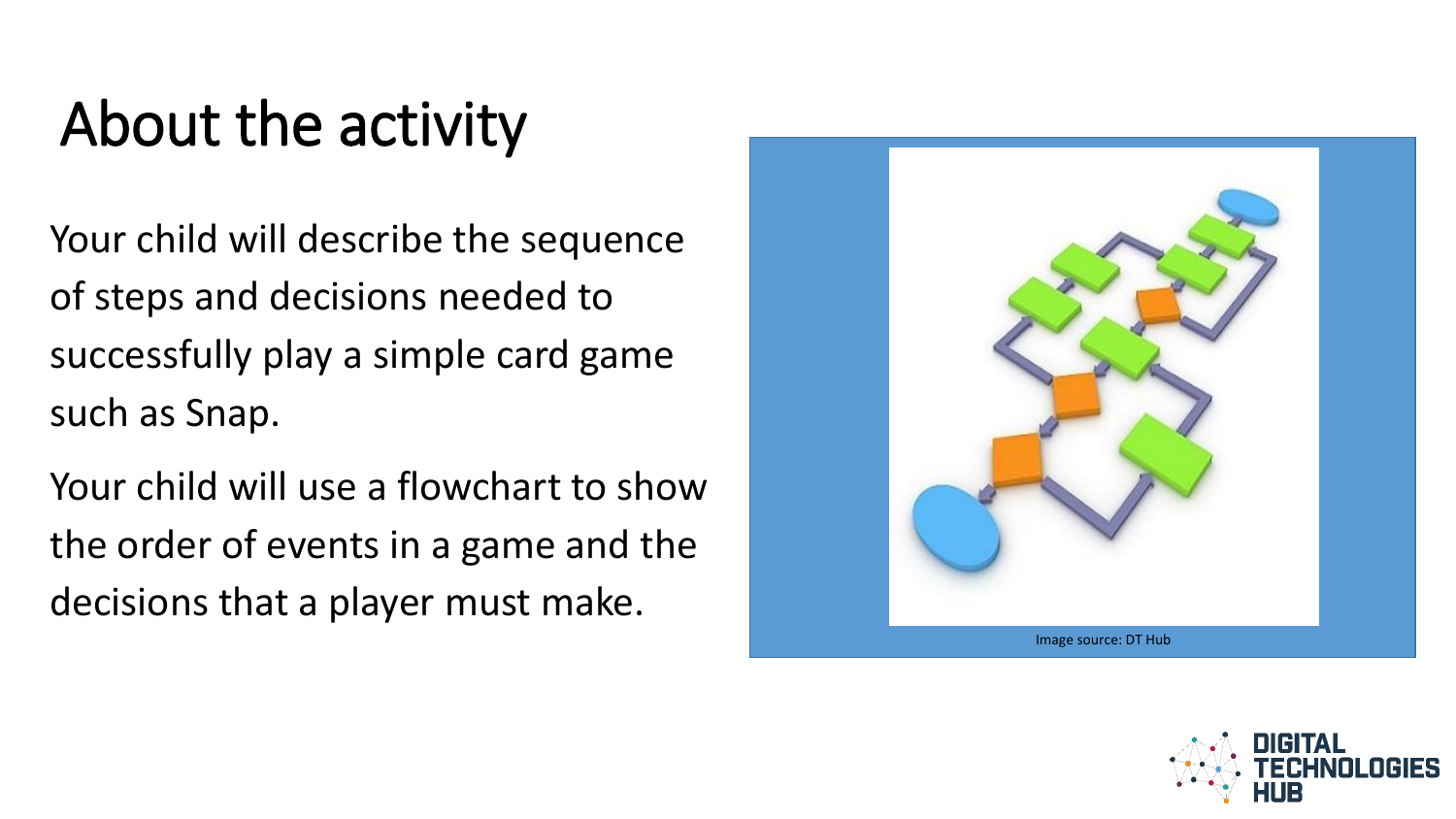#### Flowchart: What's that?

A flowchart is a type of diagram that shows steps in a process that you would follow.

Each of the steps is connected by an arrow, directing you to the next step in the diagram.



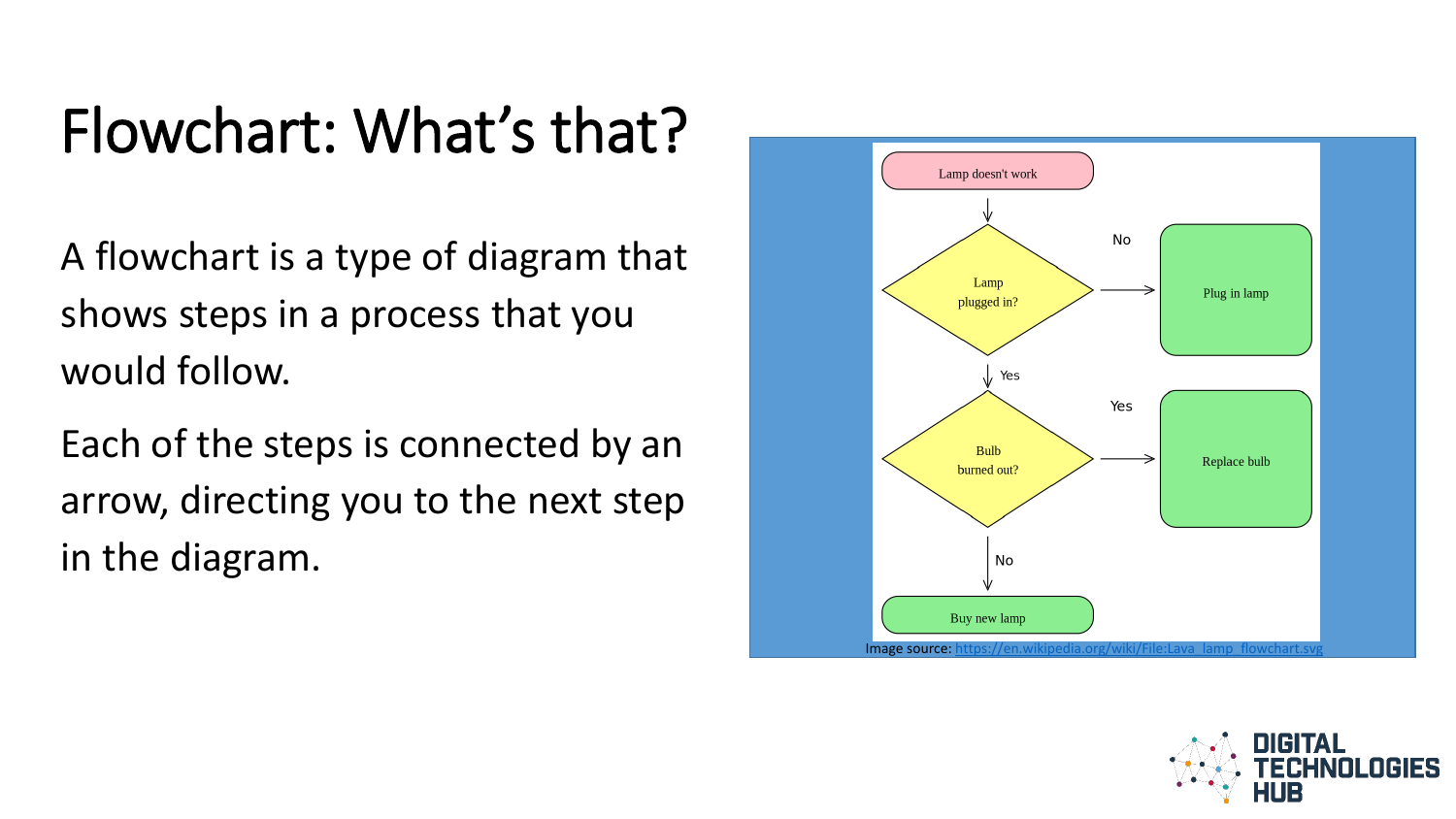## **1** Let's get started

Play a simple card game with your child; for example, Snap, Go Fish, Old Maid or Piggy.

**Tip**: [Read instructions](http://www.kidspot.com.au/things-to-do/kids-games/indoor-play/snap-12-classic-card-games-to-teach-the-kids/news-story/1d153893aee53908749c1377c588928c) for how to play these games.



Image source: <https://www.flickr.com/photos/vastateparksstaff/15791658397>

![](_page_5_Picture_5.jpeg)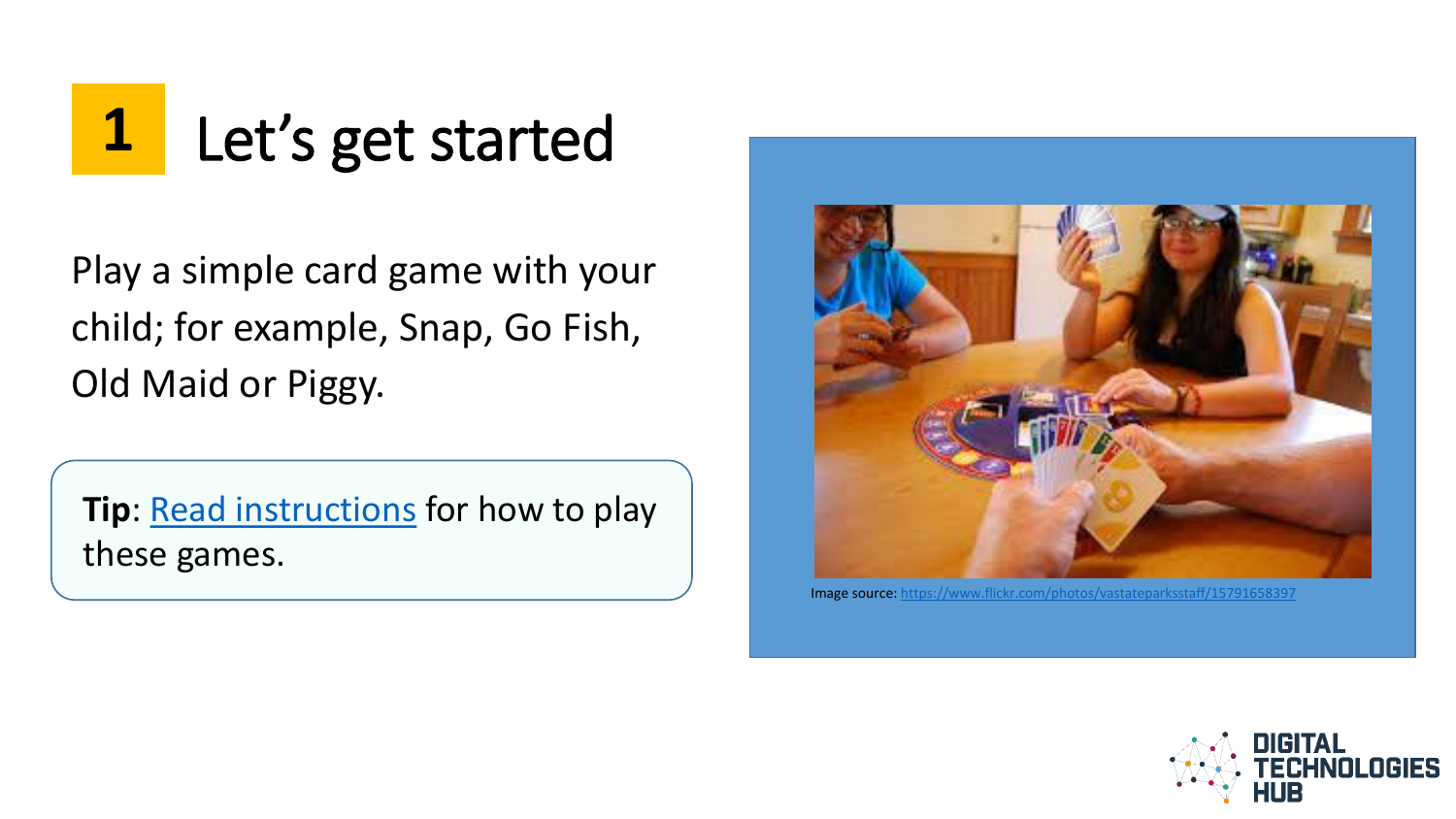## **2** What's next?

Discuss the steps (process) taken to play the chosen game with your child.

Questions could include:

- Who goes first? How is this decided?
- How does someone win?
- What decisions do you need to make throughout the game?

**Tip**: Note some of these ideas throughout the brainstorm.

![](_page_6_Picture_7.jpeg)

![](_page_6_Picture_8.jpeg)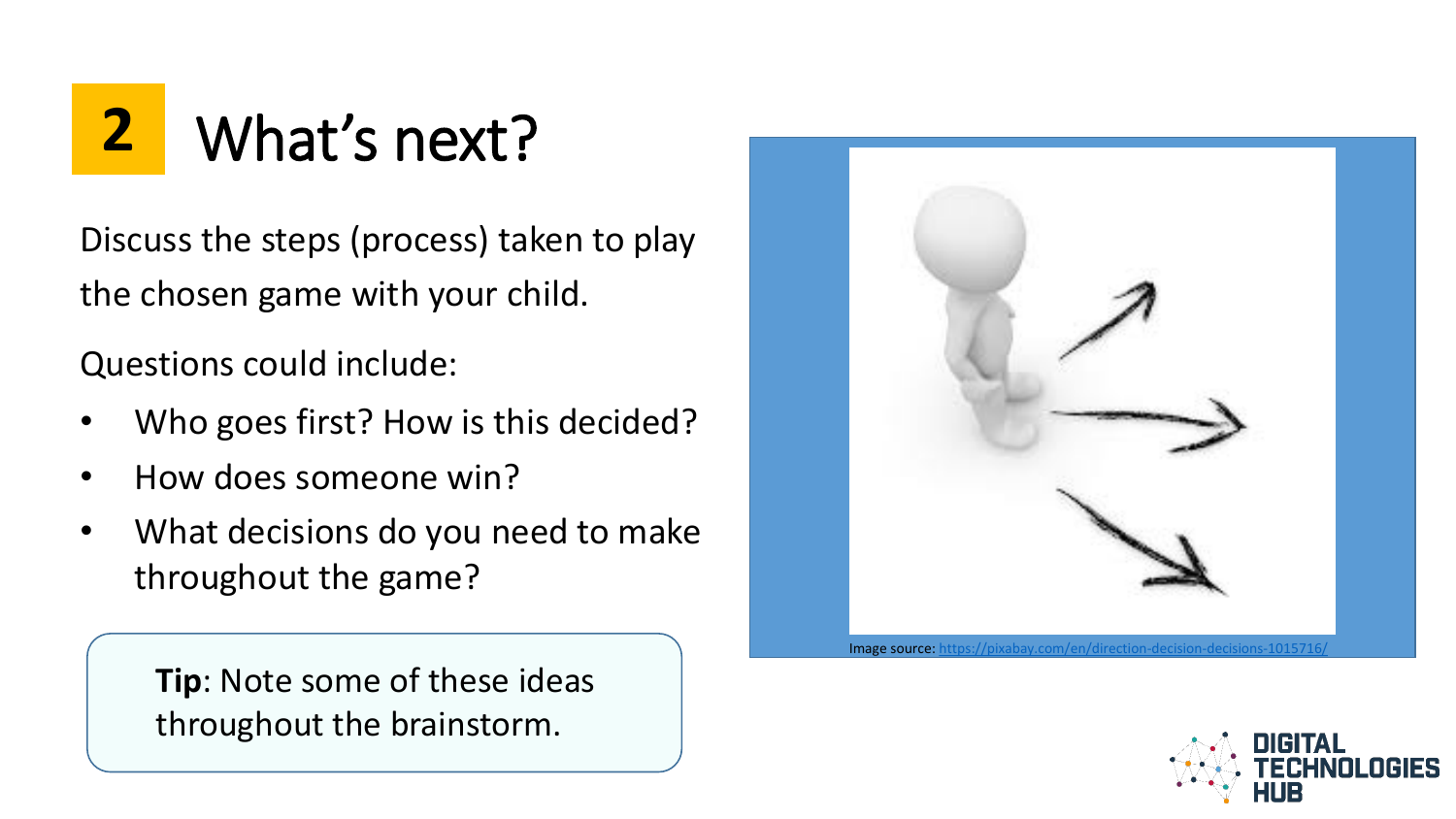### **3** What's next?

Using your knowledge of the game and the information discussed in Step 2, create a flowchart that illustrates the steps and decisions required throughout the game.

**Tip**: You could use a pen and paper for this activity. Alternatively, you could try a flowchart creator in Microsoft Word, or an online program such as Creately: [https://creately.com](https://creately.com/)

![](_page_7_Figure_3.jpeg)

Beginning of a flow chart for the game snap

![](_page_7_Picture_5.jpeg)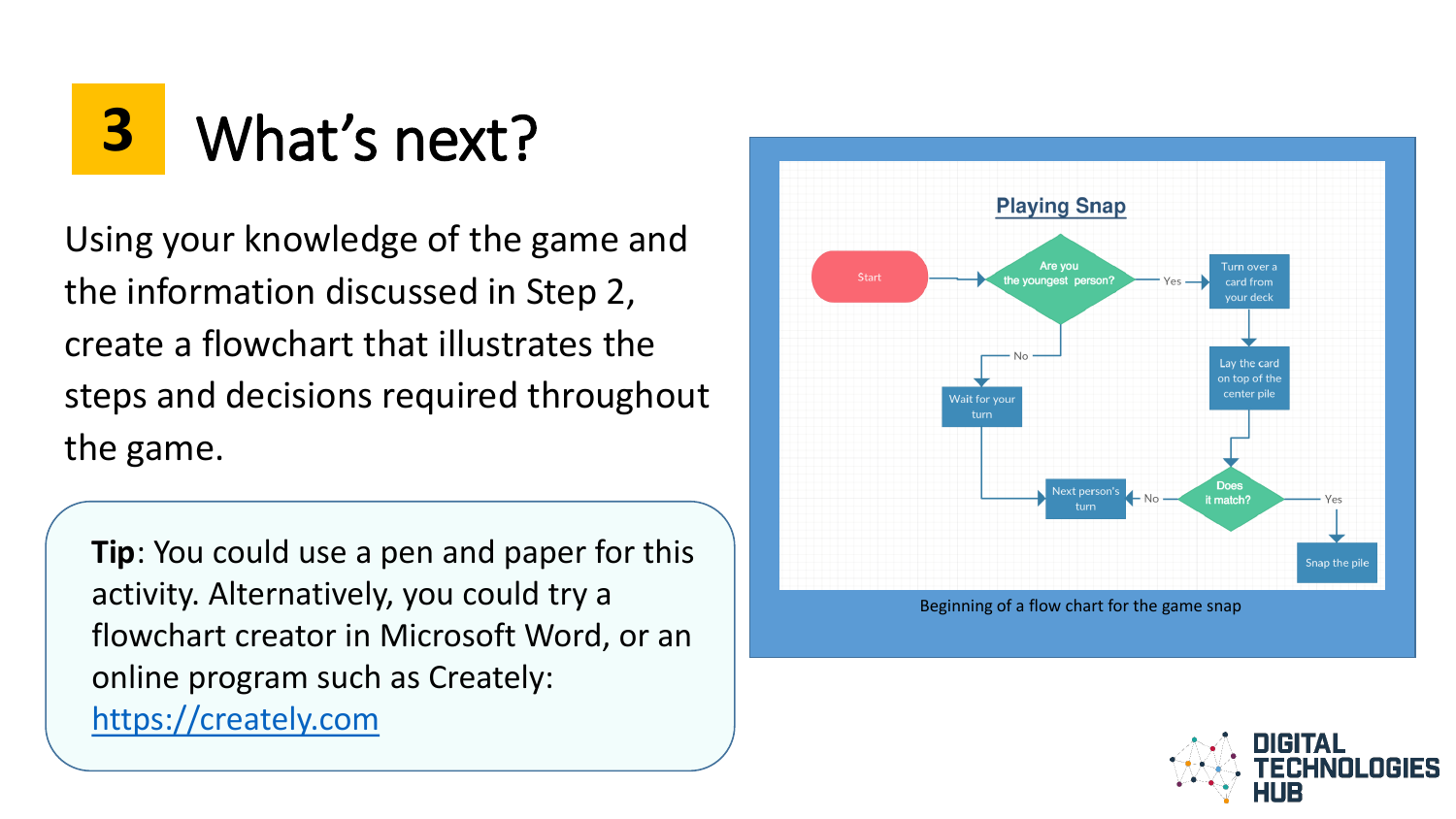# **4** Congratulations!

Play your chosen game again in slow motion with the flowchart beside you.

When you make each step or decision, check that it matches the steps and decisions in your flowchart.

**Tip**: It is okay to change your flowchart, especially if you notice that an instruction is incorrect or you missed a step.

![](_page_8_Figure_4.jpeg)

![](_page_8_Picture_5.jpeg)